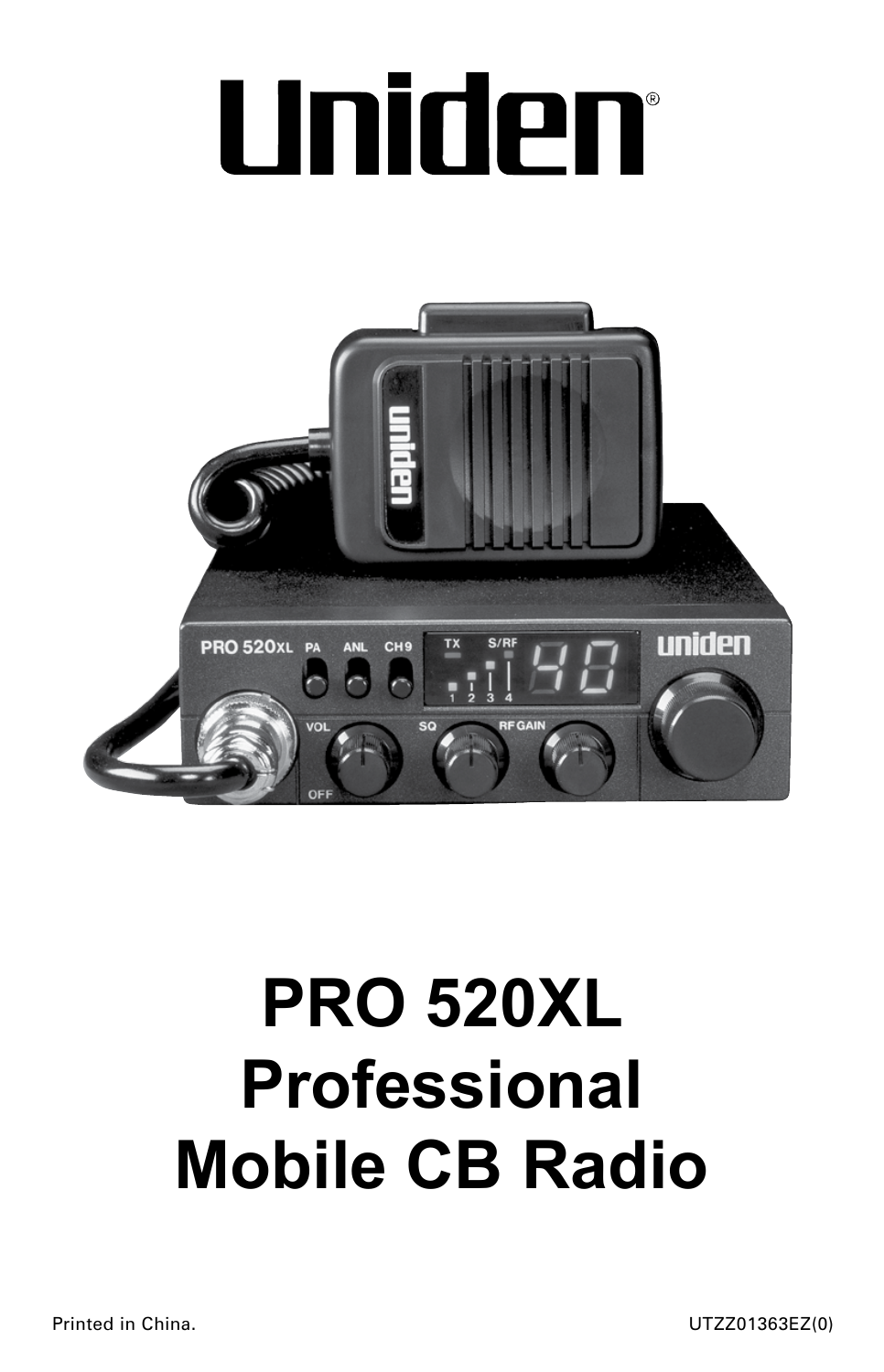## **INTRODUCTION**

Welcome to the world of Citizens Band radio communications. Your Uniden radio is an advanced mobile radio designed for use in the Citizens Band (CB) Radio Service. It will operate on any of the 40 AM frequencies authorized by the Federal Communications Commission (FCC). Your Radio features a superheterodyne circuit with PHASE LOCKED LOOP techniques to assure precise frequency control.

## **WARNING**

This radio has been type accepted and certified by the FCC for CB Radio Service operation. Any adjustments or alterations which might alter the performance of the transceiver or the method of determining frequency are strictly prohibited.

If you replace or substitute any unique parts (including crystals, transistors, IC's, regulator diodes, etc.) with parts other than those recommended by Uniden, you may be in violation of FCC technical regulations (in Part 95) or type acceptance requirements (in Part 2) of the FCC rules.

#### **CB license requirement**

U.S. users no longer need to apply for a license to use a CB radio. However, CB radio is still considered a "license by rule" service. This means that, while the FCC permits CB station operation without station identification, station operators are still required to comply with the Communications Act and with the rules of CB Radio Service. (For more information on U.S. radio rules, visit the FCC website at www.fcc.gov.)

## **Uniden contact information**

*You can get answers 24/7 at our website: www.uniden.com.*

| <b>If You</b>                                    | <b>Contact Uniden's</b>        | <b>Phone</b>                   |
|--------------------------------------------------|--------------------------------|--------------------------------|
| have a question or problem   Customer Care Line* |                                | 800-297-1023                   |
| need a part or accessory                         | Parts Department*              | 800-554-3988                   |
| need special assistance<br>due to a disability   | <b>Accessibility Help Line</b> | 800-874-9314<br>(voice or TTY) |

\*During regular business hours, Central Standard Time. Visit our website for detailed business hours.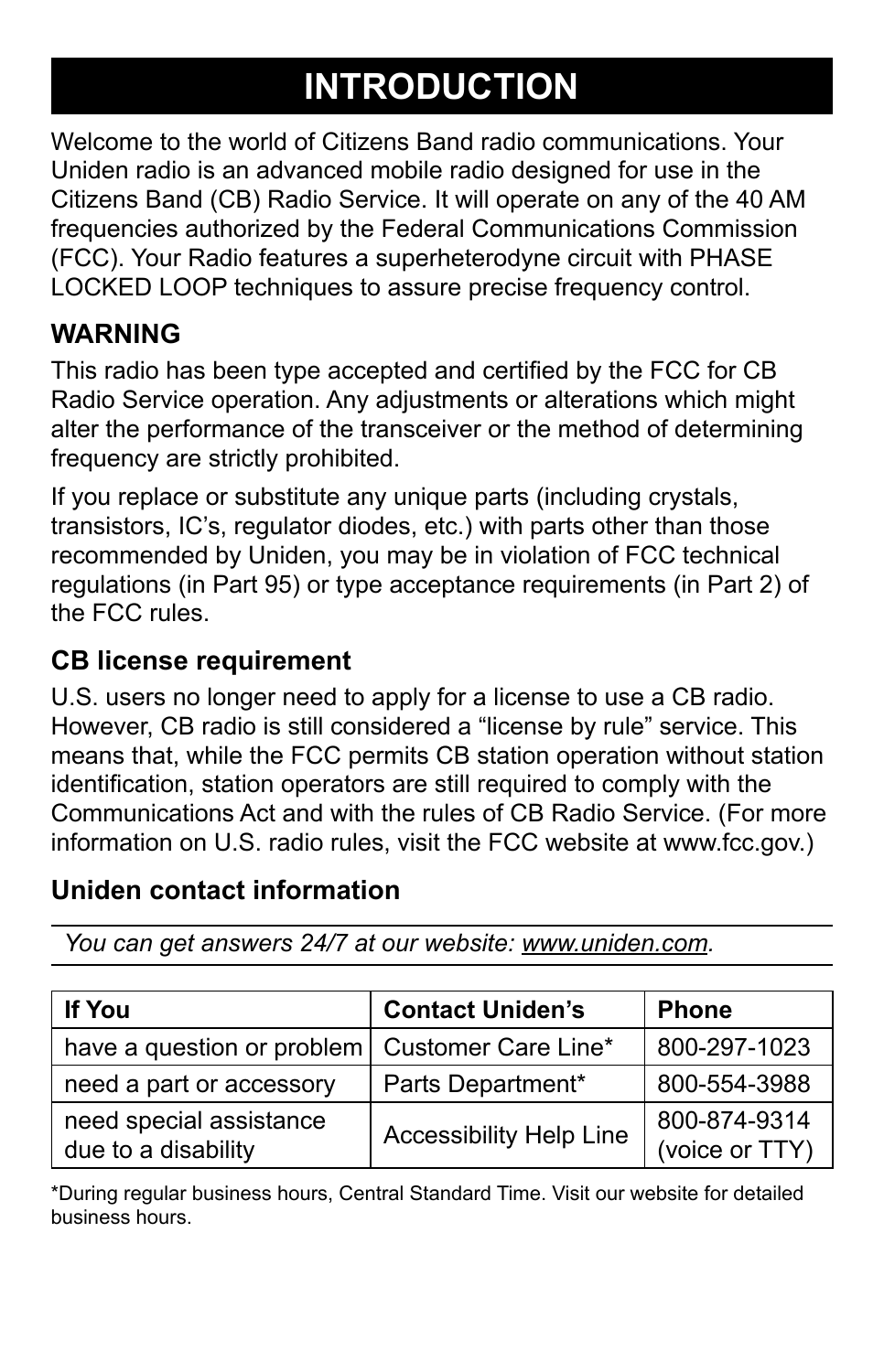## **INCLUDED IN YOUR PACKAGE**

If any of these items are missing or damaged, immediately contact your place of purchase or Uniden's Parts Department.





**Mounting bracket, knobs, and mounting hardware**

► Other printed materials

*NOTE: You must use a CB antenna (sold separately) with this radio.*

## **PARTS OF THE RADIO**



## **Activates**

the Automatic Noise Limiter feature, which reduces background noise from the car engine and other sources. Move this switch up to turn on the ANL feature.

#### 3. **CH9 Switch**

Switches the radio over to channel 9.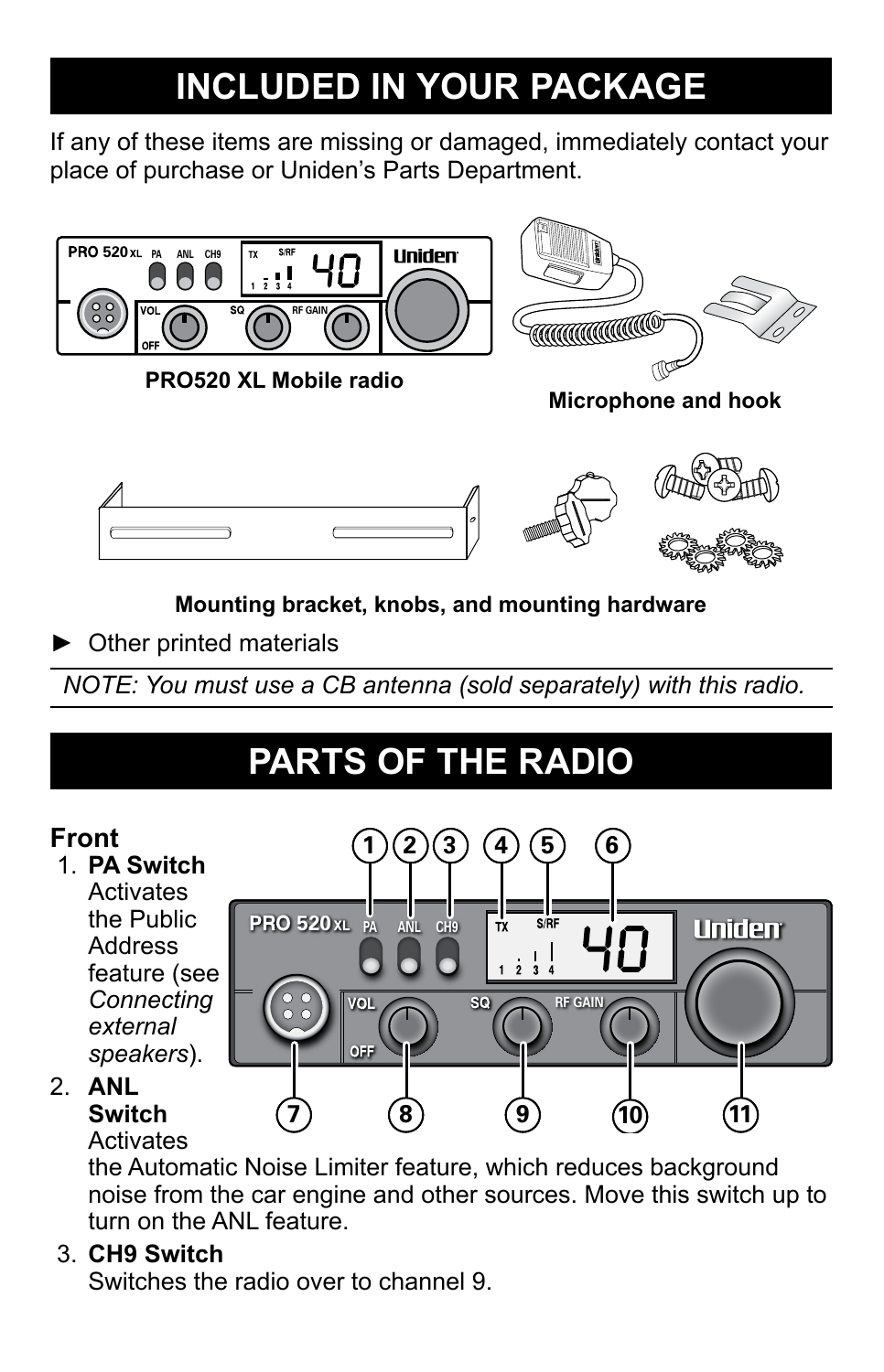## **4. TX LED**

Indicates when the radio is transmitting.

- 5. **S/RF (Signal/RF) Meter** Shows the strength of the received signal or the RF output.
- 6. **Channel Indicator** Displays the channel currently in use.
- 7. **Microphone Jack** Connects to the included detachable electret microphone.
- 8. **Volume Control**

Powers on the radio and adjusts the volume.

9 **Squelch knob**

Adjusts the level at which the radio squelches or suppresses weak radio signals.

10. **RF Gain Knob**

Adjusts the level of the signal reception.

11. **Channel Selector**

Selects which channel the radio will transmit or receive on.

## **Back**

## 12. **Model label**

Shows the model number, FCC ID number and serial number.

#### 13**. Antenna Connector**

Connects to a male PL-259 external antenna cable (antenna sold separately).

- 14.**PA Speaker Jack** See *Connecting external speakers*, below.
- 15.**External Speaker Jack** See *Connecting external speakers*, below.
- 16. **12 Volt DC Power Cord**
- 17. **Fuse casing**

## **Microphone**

18 **Push-to-talk (PTT) button**

**18**uniden

*NOTE: Make sure you have read and understood part 95 of the FCC rules and regulations before using the transmitter.*

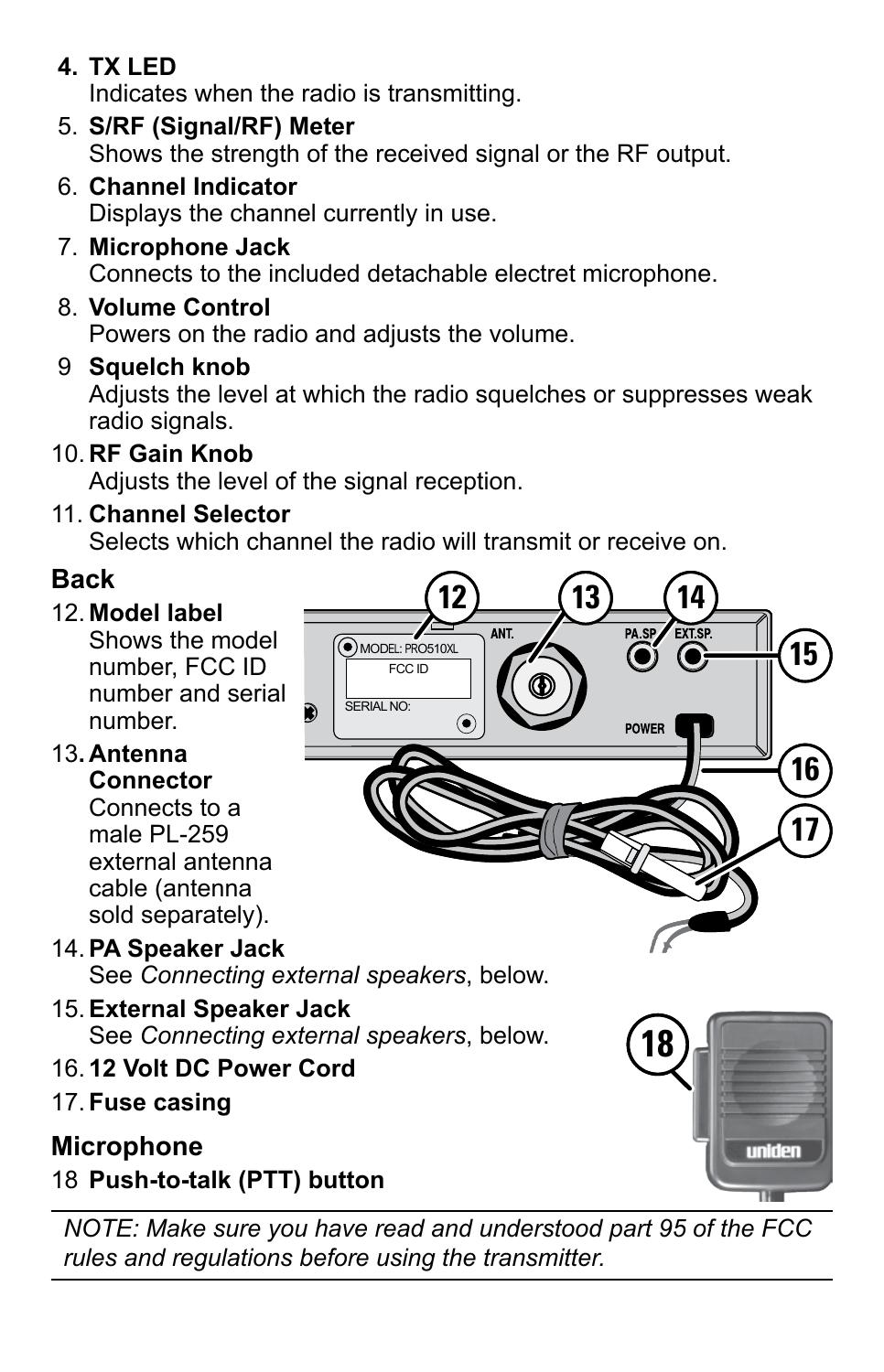## **INSTALLATION**

## **Connect the microphone**

Align the microphone connector with the jack on the front of the radio. Push the connector in firmly and secure it with the locking screw.

#### **Connect the power**

You can connect the radio to any standard 12 volt DC power source, with either a positive or negative ground. If you don't know whether your power supply uses a positive or negative ground, consult the manual for your power supply or contact the manufacturer.

*WARNING! DO NOT connect this equipment to a power supply if you are not absolutely certain of the grounding type!*

- 1) Make sure your power supply is turned off.
- For power supplies with a NEGATIVE ground, connect the RED 2) lead on the radio to the power supply's POSITIVE (+) pole, and connect the BLACK lead to the power supply's NEGATIVE (–) pole or to a neutral ground such as the chassis. OR

For power supplies with a POSITIVE ground, connect the BLACK lead on the radio to the power supply's NEGATIVE (–) pole, and connect the RED lead to a neutral ground such as the chassis.

- 3) Turn on your power supply.
- Turn the radio's **Volume** knob clockwise to power on the radio. 4)

## **Installing the mounting bracket**

When choosing the location for the radio's mounting bracket, keep the following things in mind:

- ► Pick a location that does not block your view, interfere with your vehicle's controls, or hinder your driving.
- ► Make sure the radio and microphone are not in front of an airbag.
- $\blacktriangleright$  Pick a solid surface that can support the weight of the bracket and the radio.
- ► Make sure there's enough room. (You may want to put the radio in the bracket when you're choosing where to install the bracket.)

Once you choose the location, use the included, self-tapping screws to attach the mounting bracket and the microphone bracket to your vehicle (you don't have to drill holes). Slide the radio into the bracket and use the included knobs to hold it at the preferred angle.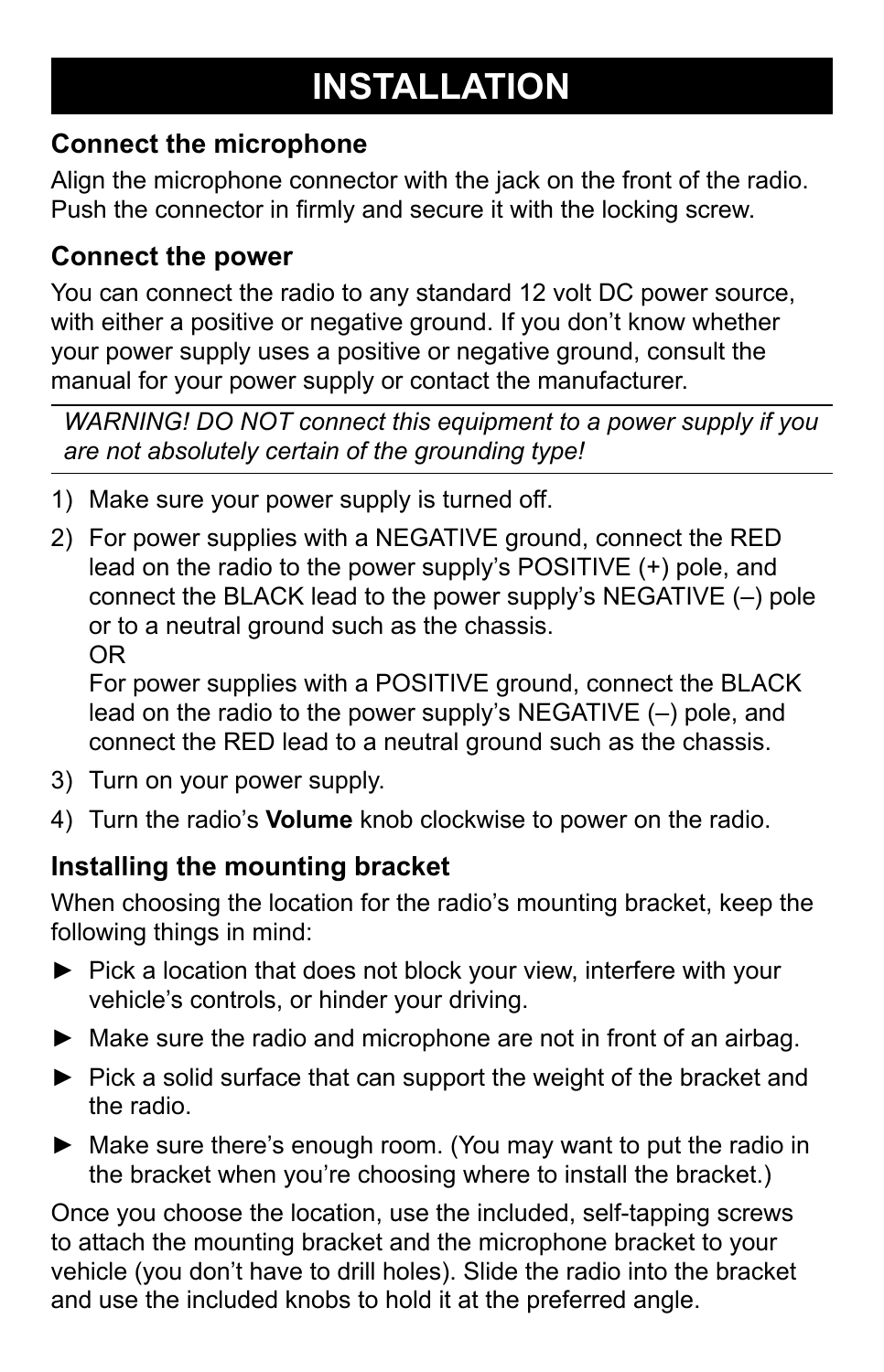#### **Connecting an external antenna**

*WARNING! The antenna used for this radio must be installed at least 8 inches (20 cm) away from all persons. The antenna must not be collocated or used with any other antenna or transmitter.* 

*CAUTION: Never operate your radio with no antenna or with a damaged antenna cable. This can damage the radio.*

You will need to purchase an antenna to operate the radio. There are two basic types of mobile CB antennas--full-length whips and loaded whips--with a wide variety of mounts to suit different vehicle locations.

- ► Choose an antenna that matches the specifications of this radio.
- ► Follow the manufacturer's installation instructions carefully.
- ► Tune your antenna using a Standing-Wave Ratio (SWR) meter: set the radio to channel 20, and adjust the antenna until the SWR is as close as 1:1 as possible.

*CAUTION: Make sure the SWR is less than 2:1 before using the radio. An SWR higher than 2:1 can damage the transmitter.*

Your Uniden dealer can help you select the antenna that is best for your needs. Consult the specifications in the back of this manual for detailed transmitter and antenna information.

## **Connecting external speakers**

Your radio supports two external speakers for remote monitoring and public address features. External speakers are sold separately.

|            | <b>External monitor</b>                                                       | PA speaker                                                        |
|------------|-------------------------------------------------------------------------------|-------------------------------------------------------------------|
| Function   | Remote receiver monitoring or<br>substitution for internal speaker            | Public address broadcasts                                         |
| Impedance  | 8 Ohms                                                                        | 8 Ohms                                                            |
| Rating     | 7 Watts                                                                       | 7 Watts                                                           |
| Connect to | <b>EXT.SP.</b> jack $(\frac{1}{3}$ -in/3.5 mm)                                | <b>PA.SP.</b> jack $(\frac{1}{6}$ -in/3.5 mm)                     |
| l Notes    | The internal speaker is disabled<br>when an external speaker is<br>connected. | You must have a PA speaker<br>connected to use the PA<br>feature. |

*To prevent feedback, direct all speakers away from the microphone.*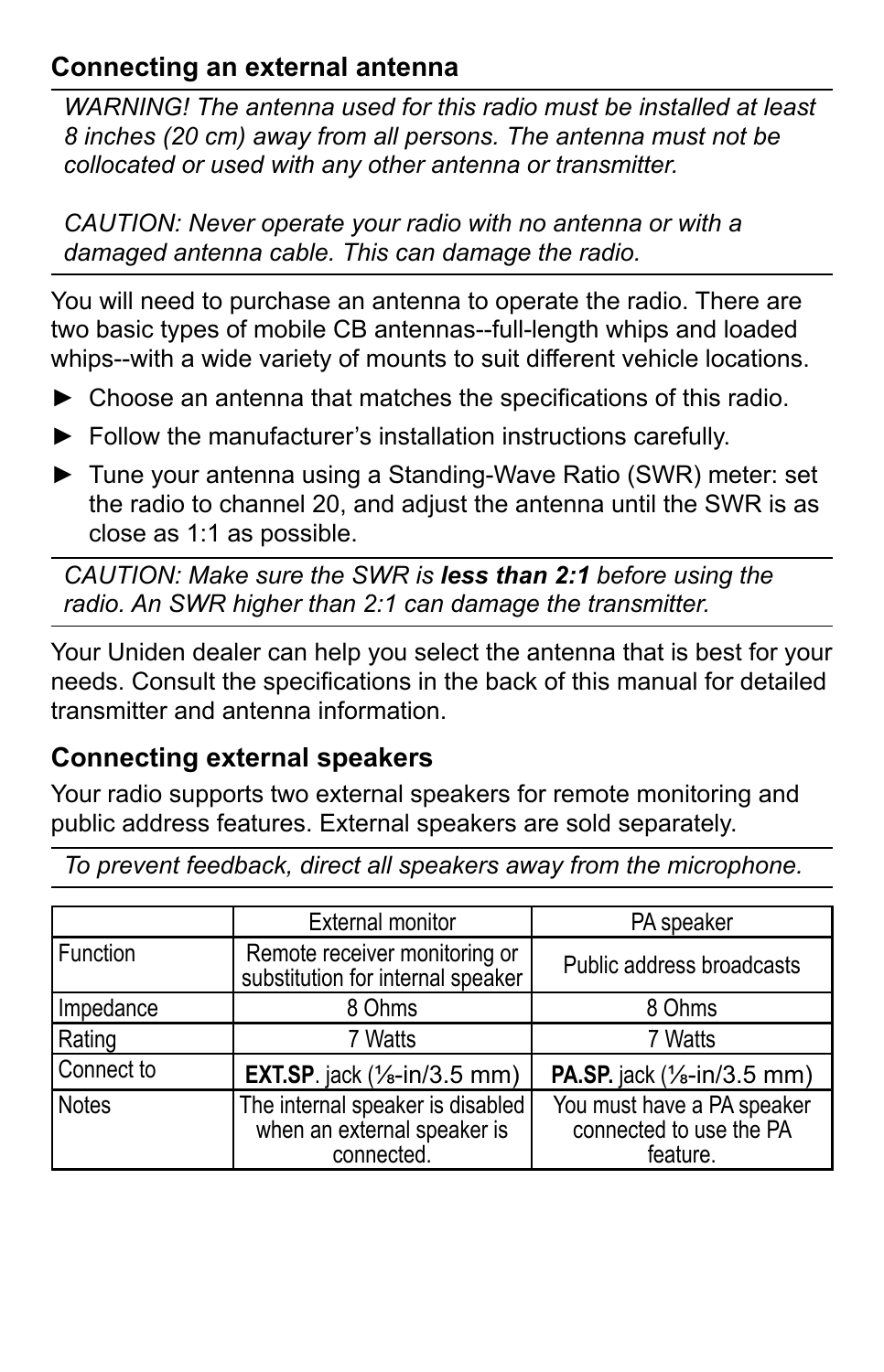## **OPERATION AND MAINTENANCE**

*NOTE: FCC rules reserve Channel 9 for motorist assistance and other emergency communications. Channel 9 should only be used in situations where there is immediate danger to the safety of individuals or the protection of property.*

*Make sure you read and understood part 95 of the FCC rules and regulations before using the transmitter.*

| Turning the<br>radio on               | Turn the Volume knob clockwise until the display backlight comes on.                                                                                                                                                                                                                                                                                                                                                                              |
|---------------------------------------|---------------------------------------------------------------------------------------------------------------------------------------------------------------------------------------------------------------------------------------------------------------------------------------------------------------------------------------------------------------------------------------------------------------------------------------------------|
| Turning the<br>radio off              | Turn the Volume knob counter-clockwise until it clicks and the display<br>backlight turns off.                                                                                                                                                                                                                                                                                                                                                    |
| Selecting a<br>channel                | Turn the Channel knob clockwise to move up the channel list. Turn it<br>counter-clockwise to move down the channel list.                                                                                                                                                                                                                                                                                                                          |
| Changing the<br>volume                | Turn the Volume knob clockwise to increase the volume; turn it<br>counter-clockwise to decrease the volume.                                                                                                                                                                                                                                                                                                                                       |
| Transmitting                          | - Tune the radio to the channel you want to transmit on, and listen to<br>make sure the channel is clear.<br>- Press and hold the PTT button.<br>- Hold the microphone about 2 inches away from your mouth and<br>speak in a normal voice.<br>- Release the button to listen for a response.                                                                                                                                                      |
| Using the PA<br>feature               | - Move the PA switch up; this turns off the CB radio and activates the<br>PA speaker.<br>- On the microphone, press and hold the <b>PTT</b> button.<br>- Hold the microphone about 2 inches away from your mouth and<br>speak in a normal voice. Use the Volume knob to adjust the volume<br>of the PA speaker.<br>- When you're finished broadcasting, release the button and move the<br><b>PA</b> switch back down.                            |
| Adjusting the<br>squelch level        | - To filter out weaker signals and background noise, turn the knob<br>clockwise to increase the squelch level.<br>- To decrease the squelch level so you can hear weaker radio signals,<br>turn the knob counter-clockwise.                                                                                                                                                                                                                       |
| Adjusting the<br>RF gain<br>Using the | - Turn the knob clockwise to boost the reception of weak signals, or<br>counter-clockwise to reduce the reception of strong signals.<br>- In areas where strong signals cause noise and distortion, reduce the<br>RF gain (turn the knob counter-clockwise).<br>- In areas where weaker signals are difficult to hear, increase the RF<br>gain (turn the knob clockwise).<br>- Move the CH9 switch up; the radio automatically tunes to channel 9 |
| Instant<br>Channel 9<br>feature       | and disables the channel selector.<br>- Move the switch back down to return to the previous channel and<br>enable the channel selector.                                                                                                                                                                                                                                                                                                           |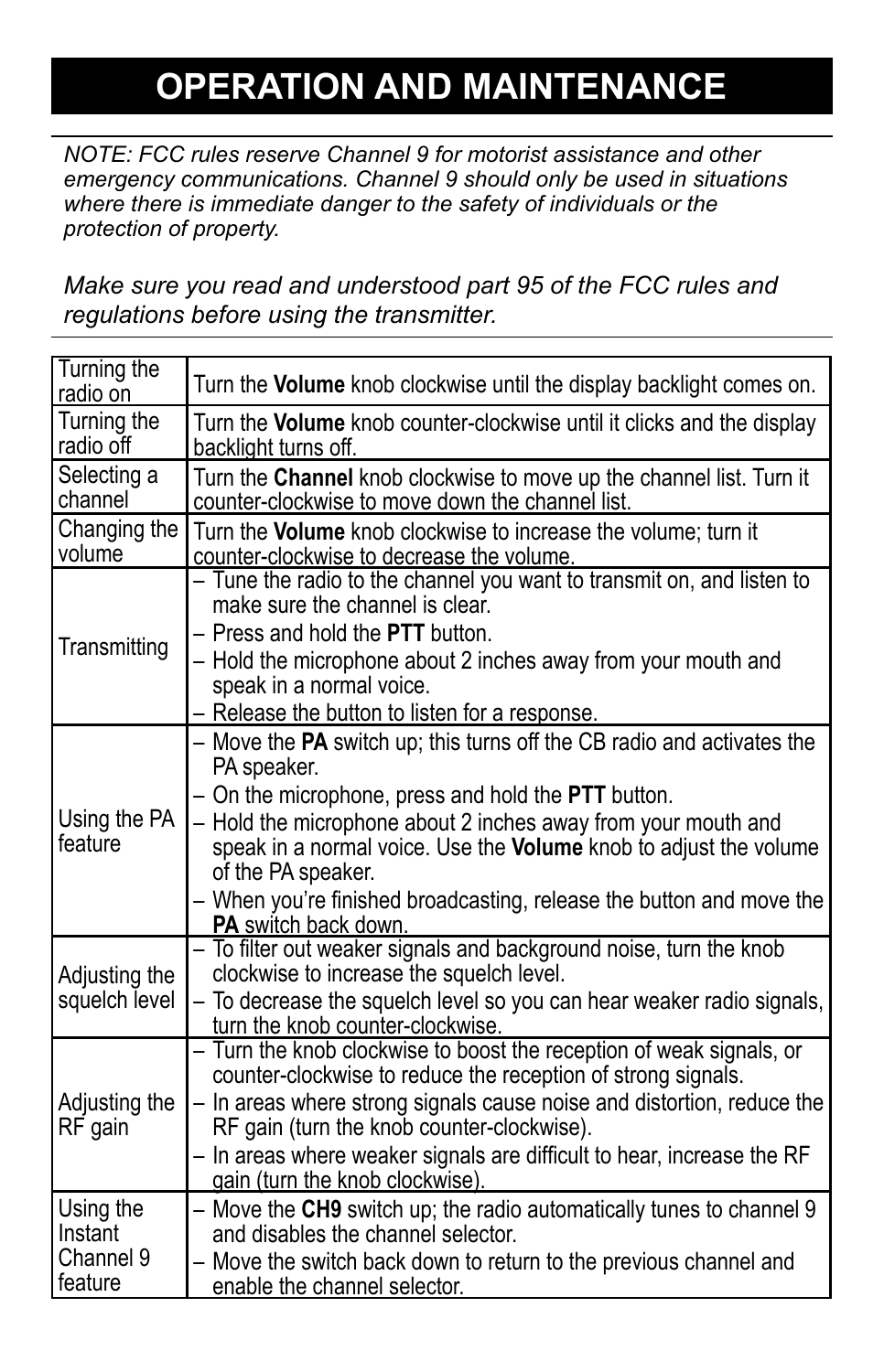#### **Maintenance**

Every six to twelve months, check to make sure that...

- ► The Voltage Standing Wave Ratio (VSWR) is less than 2:1.
- All electrical connections are secure and free of corrosion. ►
- ► The antenna cable shows no wear or damage.
- ► All mounting screws are securely fastened.

## **4. Inspect all screws and other mounting hardware. TROUBLESHOOTING**

If your radio is not performing to your expectations, please try these simple steps. If these steps don't solve your problem, call the Uniden Customer Service Center.

| Problem:                          | Things to try:                                                                                                                                     |
|-----------------------------------|----------------------------------------------------------------------------------------------------------------------------------------------------|
| Radio won't turn<br>on (no power) | 1. Check the radio's power cord and all connections.<br>2. Check the fuse in the radio's power cord.<br>3. Check your vehicle's electrical system. |
| Poor reception                    | 1. Adjust the squelch level.<br>2. Check the antenna, cable and connectors.<br>3. Check operation mode of the radio.                               |
| Background noise                  | 1. Turn on the automatic noise limiter.<br>2. Adjust the squelch level.                                                                            |
| Weak<br>transmission              | 1. Check the antenna, cable and connectors.<br>2. Check the antenna grounding.<br>3. Check for corrosion on the connectors.                        |

## **Service and repair information**

- ► Technical information, diagrams and charts will be provided upon request.
- ► Service, repair, or alignment should only be attempted by a qualified and/or licensed radio technician.
- ▶ When ordering parts, it is important to specify the correct model number of this radio.
- ► It is the user's responsibility to make sure the radio is operating in accordance with the FCC Citizens Radio Service regulations at all times.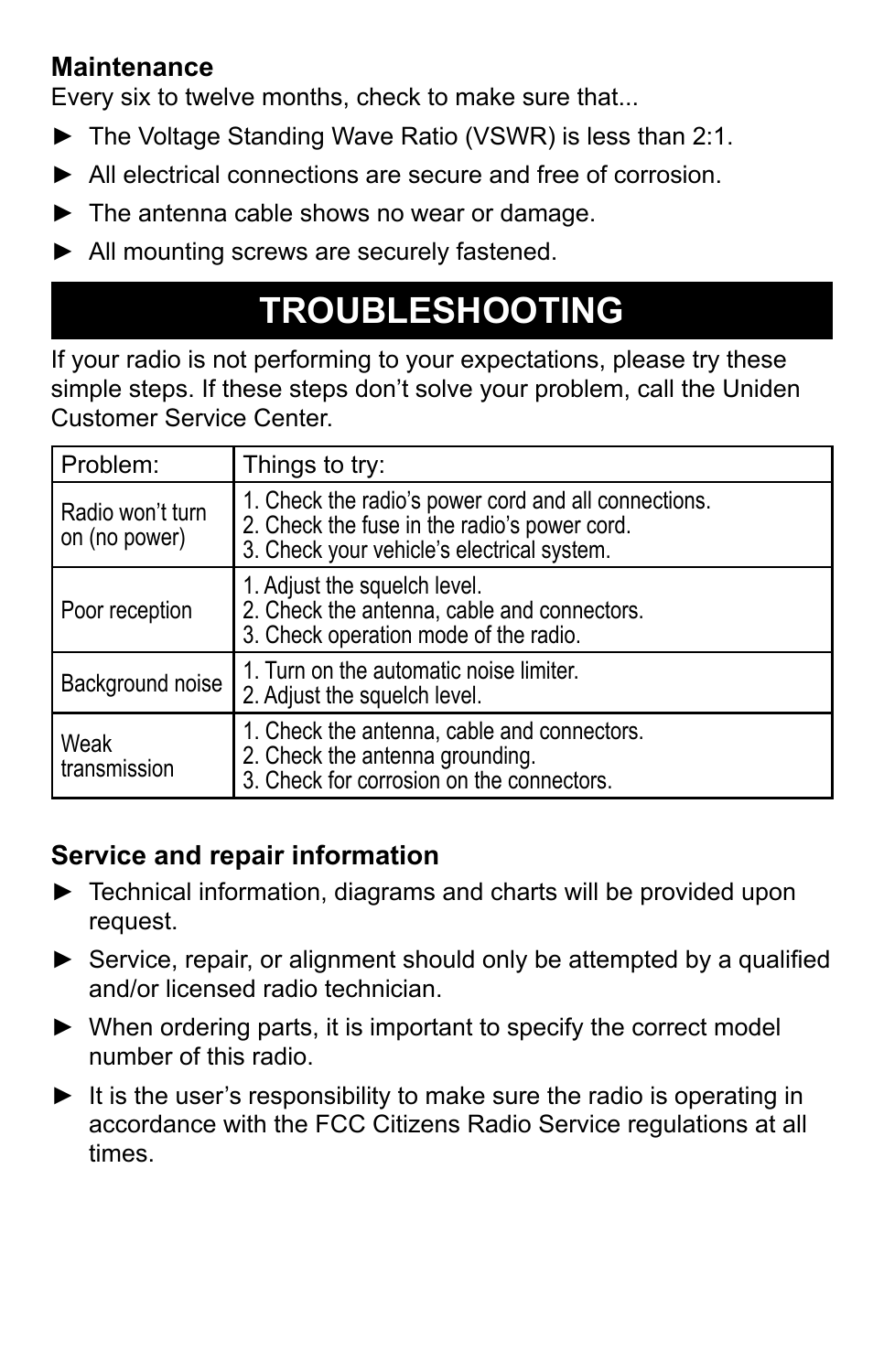## **SPECIFICATIONS**

| GENERAL                                |                                                                                  |
|----------------------------------------|----------------------------------------------------------------------------------|
| Channels                               | <b>40 AM</b>                                                                     |
| <b>Frequency Range</b>                 | 26.965 to 27.405 MHz                                                             |
| <b>Frequency Control</b>               | Phase Locked Loop (PLL) synthesizer                                              |
| <b>Frequency Tolerance</b>             | ±0.005%                                                                          |
| <b>Operating Temperature</b>           | $-30^{\circ}$ C to +50 $^{\circ}$ C                                              |
| Microphone                             | Plug in type, dynamic                                                            |
| Input Voltage                          | 13.8 V DC nom. (+ or - ground)                                                   |
| <b>Current Drain</b>                   | TX full mod., 1.7A                                                               |
|                                        | RX with max. audio output, 1.7A                                                  |
| Size                                   | 4-1/2" W x 6-3/4" D x 1-3/8" H                                                   |
| Weight                                 | 1 lb. 10 oz.                                                                     |
| Antenna Connector                      | <b>UHF, SO-239</b>                                                               |
| <b>LED Meter</b>                       | Indicates relative RF output and received signal strength                        |
| Transmitter                            |                                                                                  |
| Power Output                           | 4 Watts                                                                          |
| Modulation                             | Class B amplitude modulation                                                     |
| Freq. Response                         | 300-2500 Hz                                                                      |
| Output Impedance                       | 50 ohms, unbalanced                                                              |
| Receiver                               |                                                                                  |
| Sensitivity                            | $0.5\mu$ V for 10 dB; (S + N) /N typical (limit 1.0 $\mu$ V)                     |
| Selectivity                            | 6 dB @ 7kHz, 70 dB @ 10kHz typical                                               |
| Image Rejection                        | 80 dB typical                                                                    |
| I.F. Frequency                         | Double Conversion Superheterodyne<br>1st 10.692 MHz<br>2nd 450 kHz               |
| <b>RF Gain Control</b>                 | Adjustable for optimum reception                                                 |
| <b>Automatic Gain Control</b><br>(AGC) | less than 10dB change in audio output for inputs from 10<br>to 50,000 microvolts |
| Squelch                                | Adjustable; threshold less than1µV                                               |
| <b>Audio Output Power</b>              | 7 watts max. into 8 ohms                                                         |
| Freq. Response                         | 300 to 2000 Hz                                                                   |
| <b>Distortion</b>                      | less than 10% at 4 watts, 1000Hz                                                 |
| <b>Internal Speaker</b>                | 16 ohms, 3 watts round                                                           |

*Specifications and features are subject to change without notice.*